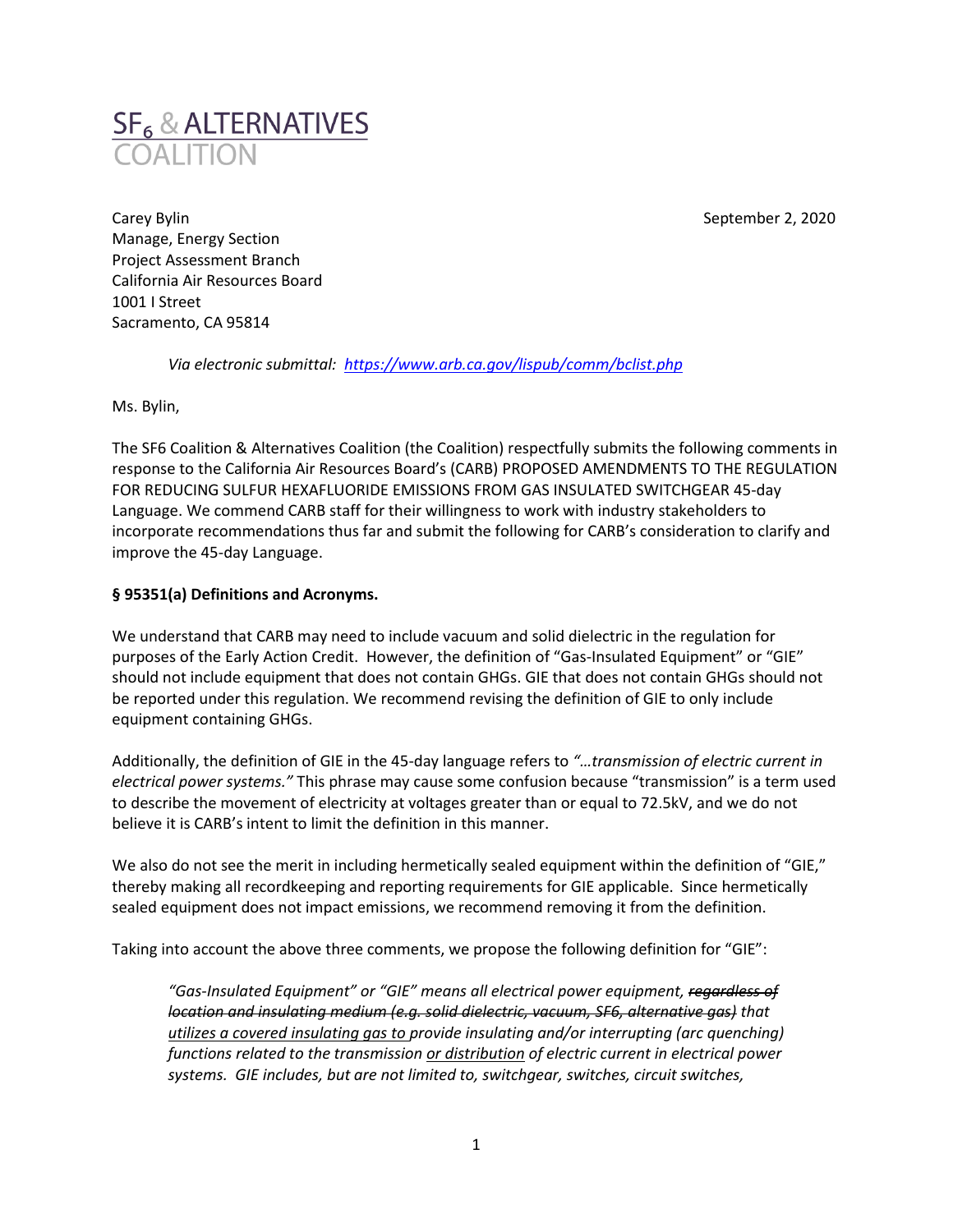### *coupling capacitors potential devices, gas-insulated substations, and/or circuit breakers. This definition includes hermetically sealed GIE and non-hermetically sealed GIE."*

Additionally, the definition of "Replacement Parts" is too narrow and will preclude certain components (i.e., the interrupter) from being replaced within the spirit of the regulation. We recommend the following: ""*Replacement Parts" are interchangeable components used to repair a GIE."*

Finally, for reasons explained below, we recommend including a definition of 'mass flow meter:' "*a device which measures the instantaneous and cumulative mass of a gas flow.*"

## **§ 95352(a)(4) SF<sup>6</sup> Phase-Out.**

The phase-out language includes a provision that exemptions would apply if replacing "…*a defective SF<sup>6</sup> GIE device at no cost to the GIE owner under the terms of the manufacturer's warranty."*

Because GIE warranty replacements may incur costs such as restocking or shipping fees, we recommend revising this language to *"…a defective SF<sup>6</sup> GIE device at no cost to the GIE owner under the terms of the manufacturer's warranty."*

# **§ 95354(b)(1) and (d)(1)**

The referenced subsections require reporting entities to measure the covered insulating gas transferred to and from GIE meeting certain requirements. The proposed language prescribes the process for these measurements, which involves weighing the gas container before and after the transfer and subtracting the second value from the first, in cases where covered insulating gas is transferred from the container to a GIE, and vice versa in cases where the covered insulating gas is transferred from a GIE to a container.

While this is a viable process to measure the weight of the covered insulating gas, we recommend that CARB add language in both subsections to allow reporting entities to use a mass flow meter to measure the gas. Historically used to measure  $SF<sub>6</sub>$ , a mass flow meter can be calibrated to measure any covered insulating gas. Mass is not affected by changing temperature and pressure. Thus, a flow meter provides a very accurate account of the gas which is measured as it enters and exits the device.

In order to use a mass flow meter properly, the user simply connects the device via a connection hose between the GIE and the gas cart being used. In this manner, all gas flowing to or from the GIE passes through the mass flow meter. Once the gas cart reaches the required pressure, the mass flow meter yields a mass reading that the user can record.

Allowing reporting entities the option of using a mass flow meter provides several benefits. These benefits include the following:

- The relative ease of process associated with simply taking a reading off of a device as opposed to performing two different weighing functions.
- Use of mass flow meters allows the user to easily account for any gas that remains trapped in the connecting hose between the GIE and the gas cart – use of the described container method does not account for this and relies on the user to remember this important step.
- Many reporting entities have invested in gas transfer processes that involve mass flow meters; not allowing use of these devices would largely turn those investments into a sunk cost.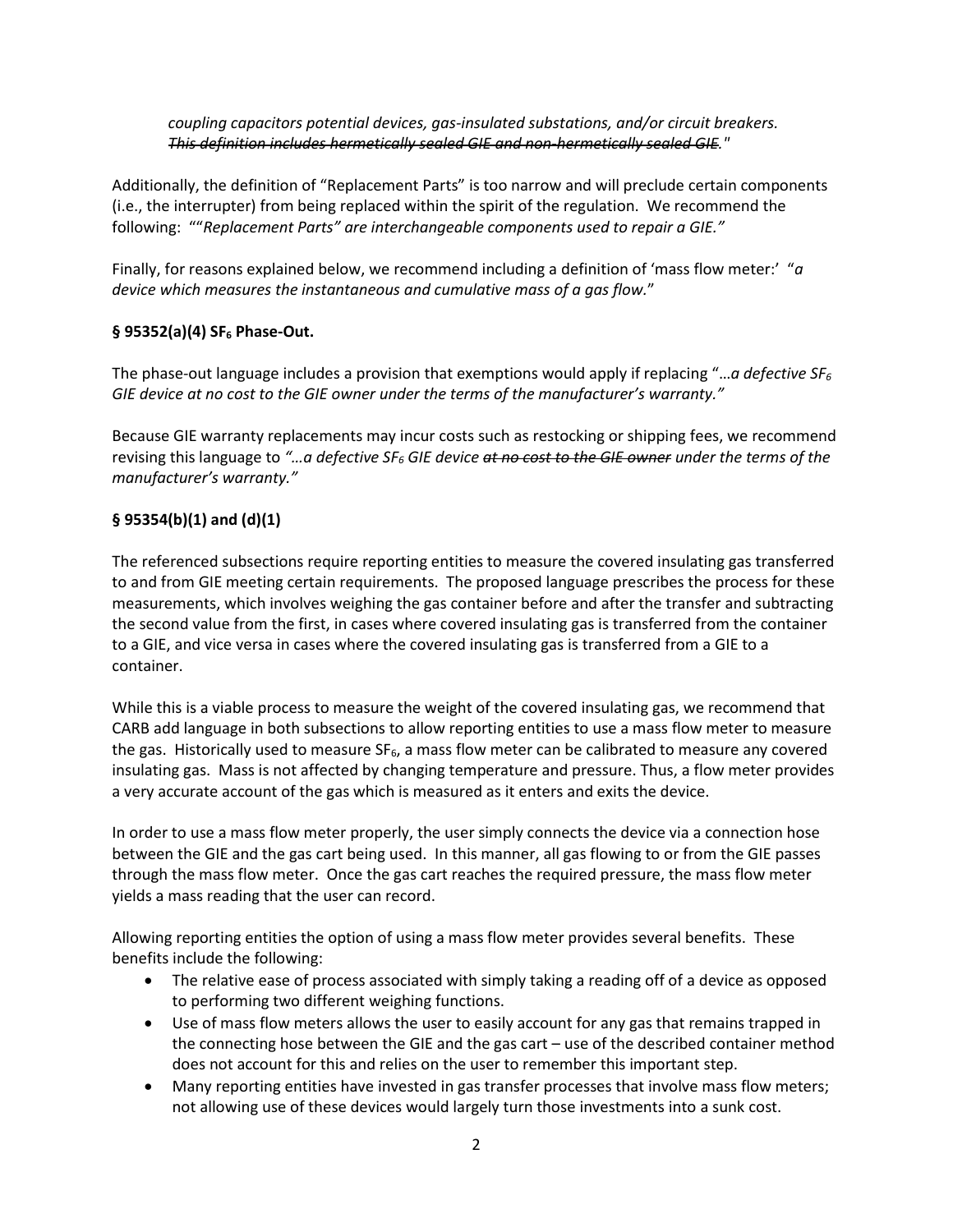• Most reporting entities rely on third party contractors for at least some gas handling and maintenance functions. These contractors regularly use mass flow meters to perform these services and, accordingly, not allowing reporting entities to rely on their measurements would be inefficient and unnecessarily time-consuming.

We recommend the following language:

*(b) Beginning January 1, 2021, for any GIE device that has never been in the GIE owner's inventory as active GIE or that was accounted for in section 95354(c)(1) in a prior data year, and to which covered insulating gas must be added for it to become active GIE, GIE owners shall not add covered insulating gas to a GIE device prior to the data year in which it first becomes active GIE or becomes active GIE after being accounted for in section 95354(c)(1). The amount of covered insulating gas transferred to the GIE device (pounds) must be recorded. To determine the amount of covered insulating gas transferred to the GIE device, a GIE owner may choose either of the following processes:*

*(1) weigh the gas container being used to fill the device prior to, and after, the addition of the covered insulating gas to the GIE device following the requirements of section 95354(e), and subtract the second value (aftertransfer gas container weight) from the first value (prior-to-transfer gas container weight), or*

*(2) connect a mass flow meter between the cart and the GIE and transfer the gas into the GIE. Once the GIE is filled to the temperature corrected pressure or expected weight of gas, close the connection to the GIE from the mass flow meter hose and perform a recovery of the gas trapped in the filling hose through the mass flow meter. Read and record the mass reading on the mass flow meter.*

#### And;

*(d) For any GIE device meeting the specifications in sections 95354(c)(1)(A) and 95354(c)(1)(B), covered insulating gas must be removed and evacuated into a covered gas container or containers, and accounted for following the requirements of section 95354(d)(1) in the same year that the GIE device is counted as "removed from regular use." The amount of covered insulating gas transferred out of the GIE device (pounds) must be recorded. To determine the amount of covered insulating gas transferred to the GIE device, a GIE owner may choose either of the following processes:*

*(1) weigh the gas container being used to receive the covered insulating gas being evacuated from the device prior to, and after, the evacuation of the covered insulating gas from the GIE device following the requirements of section 95354(e), and subtract the first value (prior-to-transfer gas container weight) from the second value (after-transfer gas container weight); or*

*(2) connect a mass flow meter between the GIE and the gas cart and evacuate the gas. Once the cart reaches the required pressure, read and record the measurement on the mass flow meter.*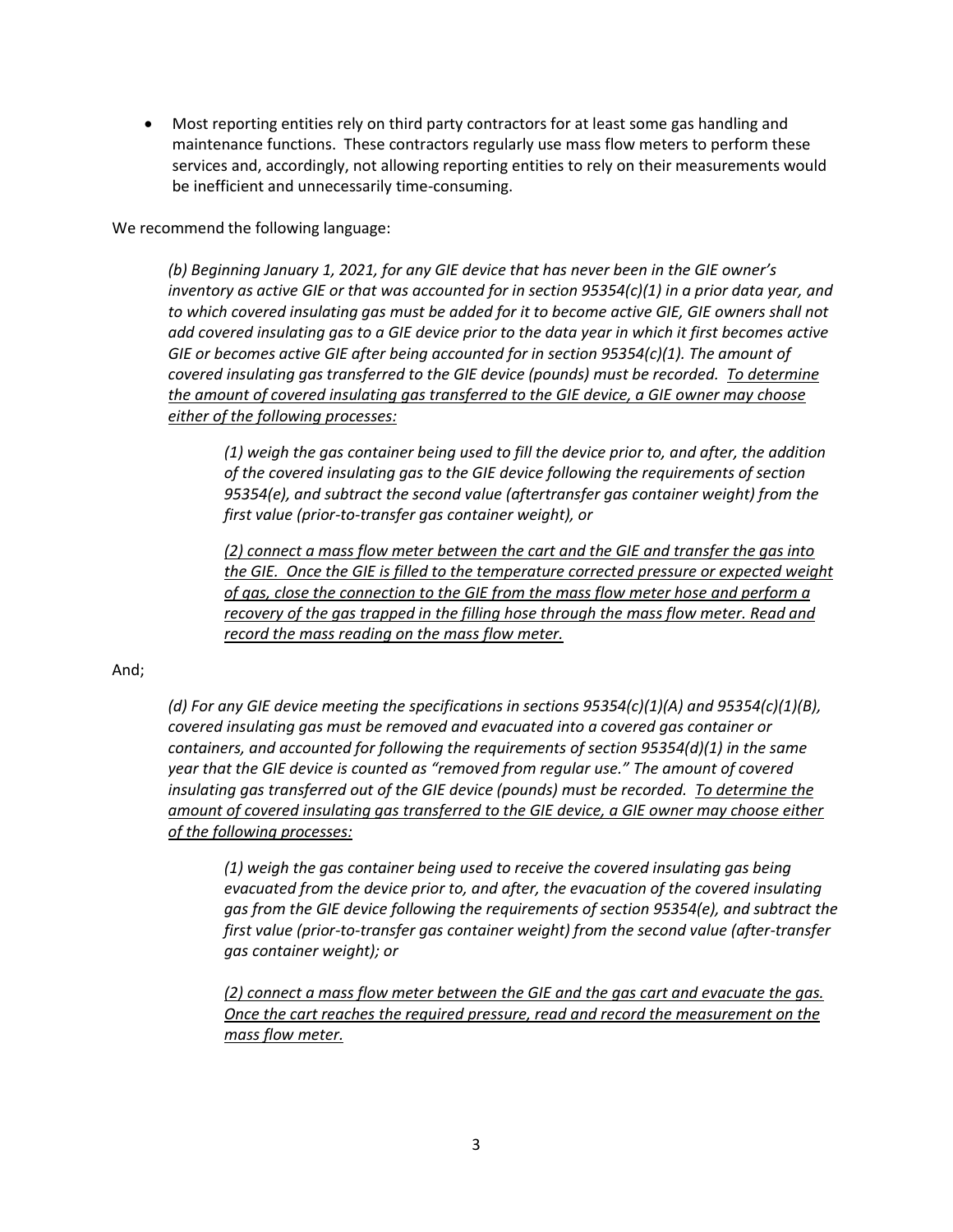### **§ 95354(e) and (f) Container Weight.**

While many industrial scales are accurate to within 1%, all scales require proper maintenance and calibration; the accuracy can only be as good as the calibration. Scales designed specifically to weigh cylinders and storage racks require much less frequent calibration than other industrial scales so are more likely to render an accurate reading.

Additionally, in order to ensure accurate measurements of gas inside containers, it is important for owners to record and use the tare weight in addition to the gross weight. We recommend the following revisions:

- *(e) Whenever a gas container is required to be weighed, weigh the container on a scale that is certified by the manufacturer to be accurate to within one percent of the true weight and is specifically designed for weighing cylinders, cylinder storage racks and/or storage tanks. In order to calculate the container weight, GIE owners must record the gross weight and tare weight stamped on the container, then subtract the tare weight from the gross weight.*
- *(f) GIE owners must weigh covered gas containers at the points in time set forth in sections 95354(f)(1)(A)-(B) and 95354(f)(2). Each time a container is weighed, record the date, the amount of covered insulating gas in the container (pounds), and the reason why the container was weighed (end of calendar year weighing, added to inventory, removed from inventory), and document the tare weight stamped on the container.*

### **§ 95354(i) Gas Carts.**

Most utilities that own and operate  $SF_6$  GIE would opt to purchase a gas cart that can handle  $SF_6$  filling and recovery across different SF<sub>6</sub> GIE sizes and types. Larger volume of SF<sub>6</sub> GIEs will require gas carts with increased size and weight capability. Due to the size and capability requirements, most utilities have gas carts that are permanently mounted on a trailer. Trailer-mounted gas carts would make the Scale Method impractical to implement, since the trailer would have to be weighed for each  $SF_6$ transaction and this would require a vehicle scale that is not readily available in the field.

This would leave utilities with only the Container Method. The Container Method would require the gas cart to be brought up to a pre-determined pressure, then to transfer the gas between the gas cart and the container. We recommend deleting the language in the Container Method that requires reporters to use a pre-determined pressure for transfer between gas cart and container and allow entities to simply recover all gas in the gas cart to a container(s), then to weigh the container(s).

Requiring reporting entities to consistently use the same pre-determined pressure will lead to inaccurate measurements. In order to determine the proper pressure for accurate gas measurements, the GIE owner must first determine the gas temperature, which will be impacted by the ambient temperature. Naturally, ambient temperature is highly variable depending on application (indoor, outdoor, underground), location and season.

Even if GIE owners were allowed to calculate the appropriate pressure for each scenario, this step does not lead to increased accuracy and introduces unnecessary complexities.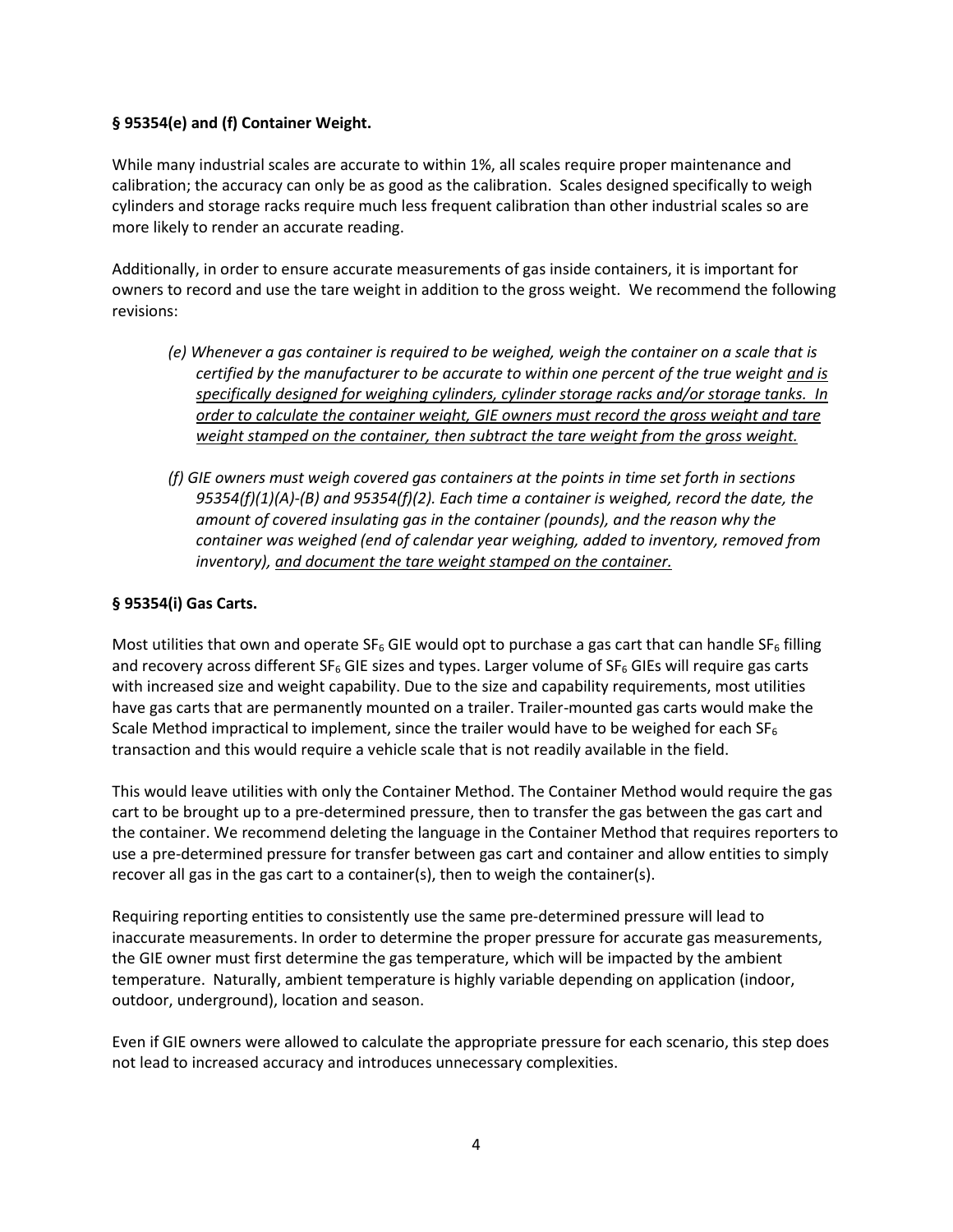Finally, and similar to our recommendation in the preceding section, we recommend that CARB include language allowing reporting entities to measure covered insulating gas in gas carts using a mass flow meter. In this case, the mass flow meter would be connected between the gas cart and the cylinder to measure all gas being recovered into the cylinder.

Accordingly, § 95354(i)(1) and (2) should be amended to read:

- *(1) By January 1, 2021, the GIE owner must determine whether they will account for covered insulating gas in each gas cart using the "container method" following the requirements of sections 95354(i)(2)(A) and 95354(i)(3)(A), or the "scale method" following the requirements of sections 95354(i)(2)(B) and 95354(i)(3)(B) and must, for each gas cart, use the method selected for all subsequent measurements of the amount of covered insulating gas in that gas cart pursuant to section 95354(i)(2-3), or the "mass flow meter method" following the requirements of 95354(i)(2)(C). Whenever a GIE owner elects to use the "container method" for a specific gas cart, the GIE owner shall, by January 1, 2021, select a pressure that they will bring the gas in that cart to prior to each measurement required pursuant to section 95354(i)(2-3). The gas cart must be brought to that pressure prior to making the measurements in section 95354(i)(2-3). GIE owners that elect to use the "container method" for multiple gas carts are not required to select the same pressure for each individual gas cart. Whenever a GIE owner acquires a gas cart after December 31, 2020, they must determine whether they will use the "container method" or the "scale method" at the time the gas cart is acquired.*
- *(2) For each gas cart owned by or stored on the property of the GIE owner on December 31 of the data year, either:*
	- *A. Container method. Bring the gas cart to the pressure specified in section 95354(i)(1) by transferring insulating gas between the gas cart and a covered gas container. Perform this process prior to determining the weight of the covered gas container and recording that weight pursuant to sections 95354(f) and (g); or, weigh the gas container being used to receive the covered insulating gas being evacuated recovered from the gas cart prior to, and after, the evacuation recovery of the covered insulating gas from the gas cart following the requirements of section 95354(e), and subtract the first value (prior-to-transfer gas container weight) from the second value (after-transfer gas container weight).; or…*
	- *B.* [no change]; *or*
	- *C. Mass flow meter method. Connect a mass flow meter between the gas cart and the container and evacuate the gas. Once the cart reaches the required pressure, read and record the measurement on the mass flow meter.*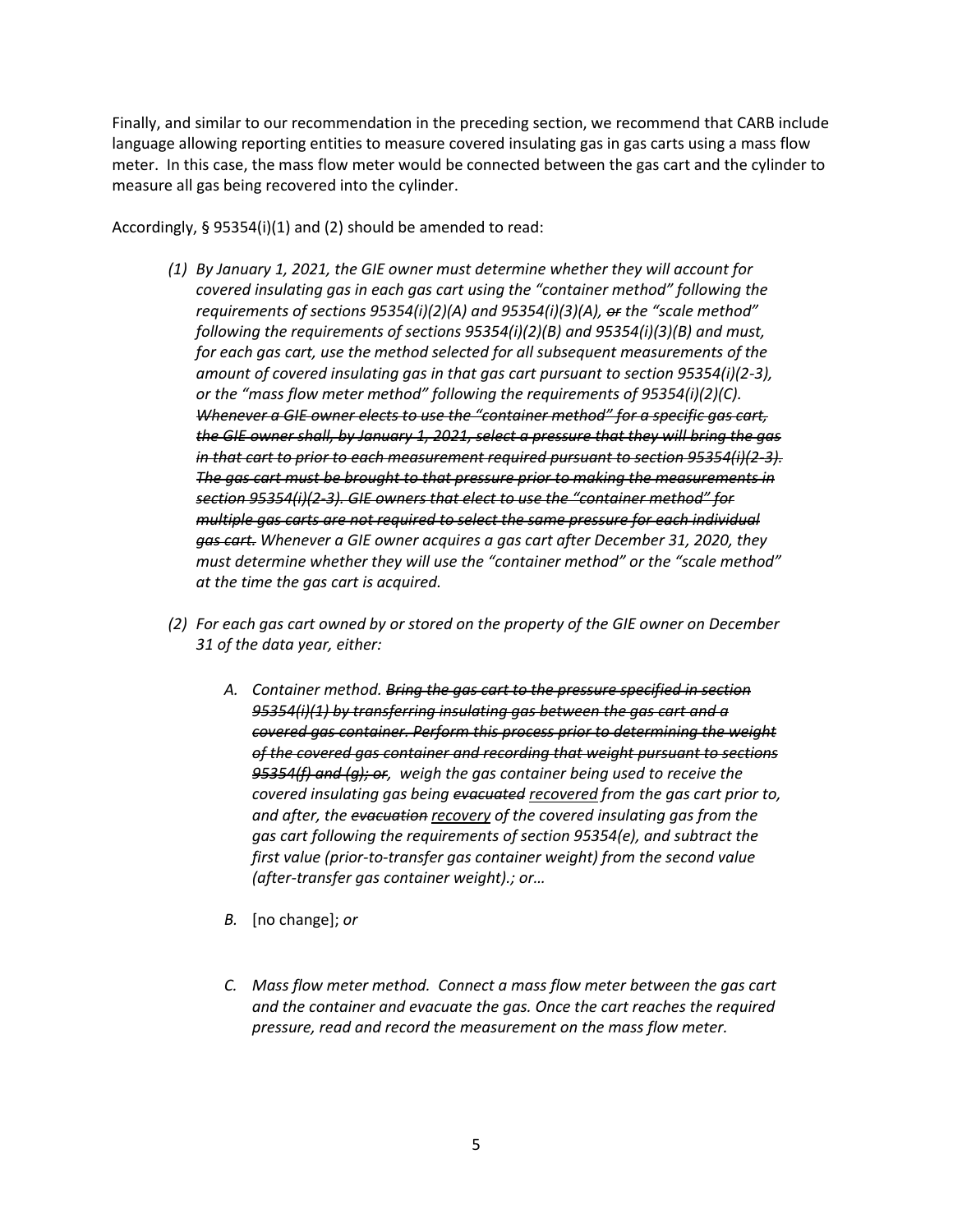As noted, we also recommend replacing "evacuate" with "recover." 'Evacuation' is an industry term that refers to the removal of air and moisture. 'Recover' refers to the transfer of gas, which we believe to be the intended meaning of this language.

# **§ 95357(j) SF<sup>6</sup> Phase-Out Exemption.**

We support new language to allow for multiple GIEs of the same type to be exempted under one application. However, limiting the validity of the application to 24 months may be challenging and will create additional burden for utilities to either:

- a. Install/replace all equipment of the same type within a 24-month period, or
- b. Resubmit/restart a new procurement process to acquire non- $SF_6$  GIE after 24 months, where most likely, equipment would still be unavailable.

Alternatively, we recommend revising the 45-day Language as follows:

*"A GIE owner with an approved SF<sup>6</sup> phase-out exemption may acquire identify and order the specific SF<sup>6</sup> GIE described in the SF<sup>6</sup> phase-out exemption within 24 months of CARB's approval request…."*

## **Use of "Voltage Capacity" (Multiple Sections)**

Several times throughout the 45-day Language, CARB uses the term "voltage capacity." "Voltage" and "Capacity" are two different terms with different meanings; their usage together here is not technically accurate. "Voltage" is the electric potential between two points (i.e. on a conductor) while "capacity" generally refers to the maximum electric output an electricity generator can produce. We recommend that CARB replace "voltage capacity" with "voltage ratings" in each instance throughout the proposed language.

### **Closing**

Thank you for this opportunity to provide further comments. Please contact Jonathan Stewart [\(jonathan.stewart@nema.org\)](mailto:jonathan.stewart@nema.org) with any further questions.

Sincerely,

Jonathan Stewart Industry Director, Utility Products & Systems National Electrical Manufacturers Association, on behalf of The SF<sup>6</sup> & Alternatives Coalition

### **About the SF<sup>6</sup> and Alternatives Coalition**

Formerly named *The Electric Transmission & Distribution SF6 Coalition*, the SF<sup>6</sup> & Alternatives Coalition is comprised of 17 members who are producers and distributors of SF6 and SF6 alternatives, manufacturers of gas-insulated equipment, a California utility, and other SF6 stakeholders. Our mission is to: